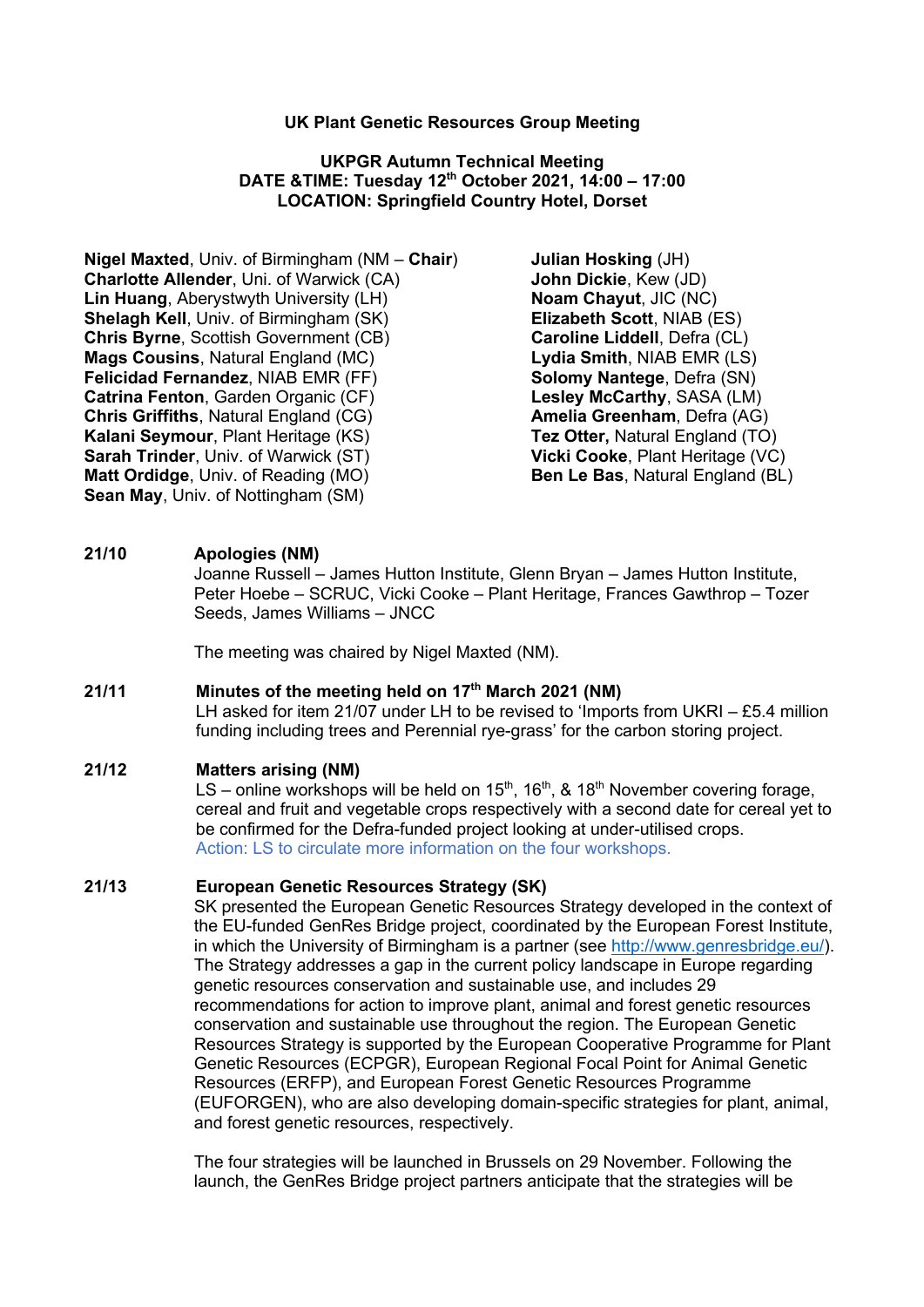promoted by National Coordinators with the aim of eventual adoption and implementation with the support of the EC.

## **21/14 Implementation of the recent Agriculture and Environment Bills (CL)**

The policy team is working with the Environmental Land Management schemes (ELMs) team to see if genetic resources can fit into any of the schemes, they are developing under the Agriculture Act as well as the Future Farming & Countryside Programme (FFCP) team to consider schemes outside of ELMs. CL met with NM, JH, NC, and LS in May 2021 to discuss other potential schemes not covered by ELMs or FFCP.

Work on the genetic resources chapter in the Nature Strategy 2030 will be picked up in Spring 2022 due to publication being pushed to Spring 2023.

### **21/15 Phytosanitary requirements post-Brexit (All)**

There are concerns around the new requirement for phytosanitary certificates for material exported to the EU which has led to additional expenses, work, and time. The group shared different ways around this i.e.

- CA testing of all crops in the collection by the Animal and Plant Health Agency (APHA) and certificates will be provided for seeds from those tested crops instead of testing each seed sample.
- SM moved away from the above method to periodic checks of a proportion of material at the University of Nottingham.
- MO National Fruit Collections completed all EU orders before the end of the transition period in December 2020 and has since paused all EU orders until there is a clearer procedure in place.
- LH combines consignments that need testing before exportation to cut down costs. Also, pre-notification on the PEACH system and phytosanitary certificates will be required for imports of some plants and plant products into the UK from 1<sup>st</sup> January 2022. More information can be found here.
- NC trialing annual bulk testing of the full collection to cut costs.

Actions:

- Affected group members to discuss and identify the issues from these new requirements.
- The secretariat to organize a meeting between these members and the relevant Defra team to address their concerns.

## **21/16 European network for in situ conservation and sustainable use of plant genetic resources (NM)**

NM & SK led on the development of tools and standards for the management of in situ PGR conservation data and are available to all stakeholder at this link D2.2 In situ conservation information management tools.pdf (bham.ac.uk).

They are also developing a European network for in situ conservation of crop wild relatives (CWR) and landraces with several PGR institutes and organizations already expressing interest in joining the network. More information can be found at this link European network – Farmer's Pride (bham.ac.uk). NM is pushing for a combined network of CWR and landraces, but the ECPGR is keen on separate networks.

## **2/17 In situ conservation of CWR (BL)**

There are currently 225 National Nature Reserves (NNRs) owned or managed by Natural England, other approved organizations, or private stakeholders for nature conservation. Research into the richness of CWR conservation on NNRs by Hannah